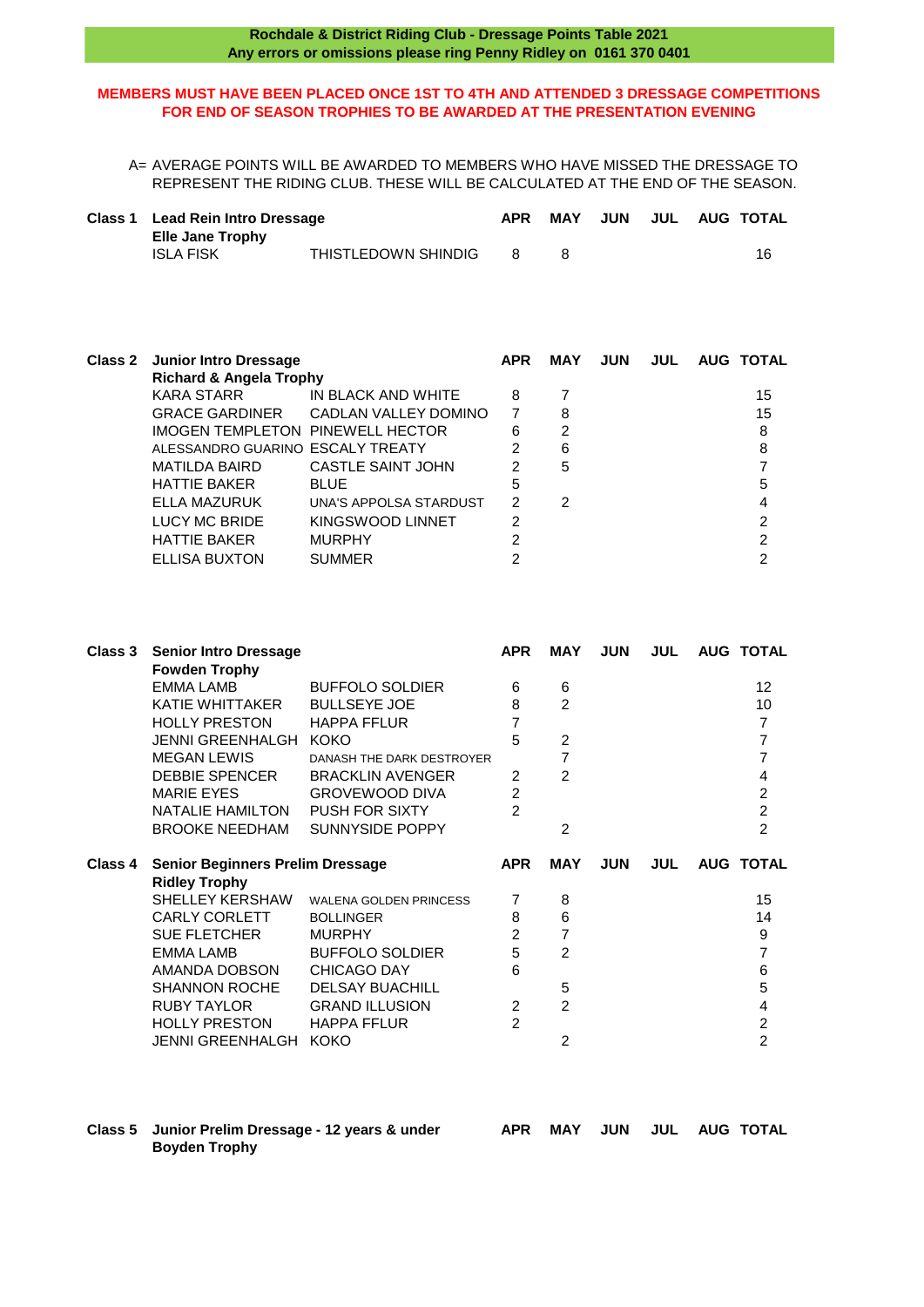| <b>GRACE GARDINER</b>            | CADLAN VALLEY DOMINO                    | 8            |   |                | 15. |
|----------------------------------|-----------------------------------------|--------------|---|----------------|-----|
| KARA STARR                       | IN BLACK AND WHITE                      |              |   |                | 15  |
|                                  | FILAYNAH MAF SMITH MILESTONE MR BAGGINS |              | 6 | $\overline{5}$ |     |
| ALESSANDRO GUARINO ESCALY TREATY |                                         | $\mathbf{r}$ |   | ĥ              |     |
| LUCY MC BRIDE                    | KINGSWOOD LINNET                        |              |   |                |     |

| <b>Naylors Trophy</b> |                             | <b>APR</b>                            | MAY | <b>JUN</b> |  |               |
|-----------------------|-----------------------------|---------------------------------------|-----|------------|--|---------------|
| <b>KATIE TIPPING</b>  | <b>FORTANE VILLAGE SNOW</b> | 8                                     | 8   |            |  | 16            |
| EVE FRANCIS           | <b>BOBBY DAZZLER IX</b>     |                                       |     |            |  | 14            |
| <b>HEIDI FIRTH</b>    | <b>RUBY</b>                 |                                       | 6   |            |  | 13            |
| <b>HATTIE BAKER</b>   | <b>MURPHY</b>               | 6                                     |     |            |  | 6             |
| <b>ELLISA BUXTON</b>  | <b>SUMMER</b>               | 5                                     |     |            |  | 5             |
| <b>LYLA GARVEY</b>    | TILLY                       |                                       | 5   |            |  | 5             |
|                       |                             | <b>Class 6 Junior Prelim Dressage</b> |     |            |  | JUL AUG TOTAL |

| Class <sub>7</sub> | <b>Senior Prelim Dressage</b>                                   |                               | <b>APR</b>     | <b>MAY</b>     | <b>JUN</b> | <b>JUL</b> | <b>AUG TOTAL</b>        |
|--------------------|-----------------------------------------------------------------|-------------------------------|----------------|----------------|------------|------------|-------------------------|
|                    | <b>Beauty Trophy</b>                                            |                               |                |                |            |            |                         |
|                    | <b>RUBY TAYLOR</b>                                              | <b>GRAND ILLUSION</b>         | 8              | 5              |            |            | 13                      |
|                    | STACEY WHITWORTH BOWLAND JACK                                   |                               | 4              | $\overline{7}$ |            |            | 11                      |
|                    | <b>MEGAN JONES</b>                                              | DYCOTT GOLDEN OPPORTUNITY     | $\overline{2}$ | 8              |            |            | 10                      |
|                    | <b>CARLY CORLETT</b>                                            | <b>BOLLINGER</b>              | 7              | $\overline{c}$ |            |            | 9                       |
|                    | KATIE GREENWOOD                                                 | <b>BONIFACE FFLOSSI</b>       | 5              | $\overline{2}$ |            |            | $\overline{7}$          |
|                    | CHRIS MC CLEAN                                                  | <b>HOLLEN MUSCARI</b>         | $\overline{2}$ | $\overline{c}$ |            |            | 4                       |
|                    | <b>EMMA METCALFE</b>                                            | STRAWBERRY JEM                | $\overline{2}$ | $\overline{c}$ |            |            | $\overline{\mathbf{4}}$ |
|                    | <b>CAROL BARNES</b>                                             | <b>ARIES</b>                  | $\overline{2}$ | $\overline{2}$ |            |            | $\overline{\mathbf{4}}$ |
|                    | SHELLEY KERSHAW                                                 | <b>WALENA GOLDEN PRINCESS</b> | $\overline{2}$ | $\overline{c}$ |            |            | 4                       |
|                    | <b>EMMA LAMB</b>                                                | <b>BUFFOLO SOLDIER</b>        | $\overline{2}$ | $\overline{c}$ |            |            | 4                       |
|                    | <b>SUE FLETCHER</b>                                             | <b>MURPHY</b>                 | $\overline{2}$ | $\overline{2}$ |            |            | 4                       |
|                    | <b>JENNY FALLON COOPER</b>                                      | <b>VOULEZ VOUS</b>            | $\overline{2}$ | $\overline{2}$ |            |            | 4                       |
|                    | AMANDA DOBSON                                                   | CHICAGO DAY                   | $\overline{2}$ |                |            |            | $\overline{c}$          |
|                    | <b>HOLLY PRESTON</b>                                            | <b>HAPPA FFLUR</b>            | $\overline{2}$ |                |            |            | $\overline{2}$          |
|                    | HEATHER CAMBELL HIGGIN BAIRDMOOR TOKYO DRIFT                    |                               | $\overline{2}$ |                |            |            | $\frac{2}{2}$           |
|                    | <b>JOANNE PEDEN</b>                                             | <b>DANTE</b>                  | $\overline{2}$ |                |            |            |                         |
|                    | STACEY WHITWORTH GEORGE                                         |                               | $\overline{2}$ |                |            |            | $\overline{2}$          |
| Class 8            | <b>Junior Novice Dressage</b>                                   |                               | <b>APR</b>     | <b>MAY</b>     | <b>JUN</b> | <b>JUL</b> | <b>AUG TOTAL</b>        |
|                    | <b>Bruno Shield</b>                                             |                               |                |                |            |            |                         |
|                    | <b>HEIDI FIRTH</b>                                              | <b>RUBY</b>                   | 7              | 7              |            |            | 14                      |
|                    | <b>LILLIE MOORES</b>                                            | <b>GLANHIRIN SEIMON</b>       | 8              | 5              |            |            | 13                      |
|                    | <b>EVE FRANCIS</b>                                              | <b>BOBBY DAZZLER IX</b>       | 6              | $\overline{c}$ |            |            | $\bf 8$                 |
|                    | <b>ELLISA BUXTON</b>                                            | <b>CNG SAFFI</b>              |                | 8              |            |            | 8                       |
|                    | <b>ELLAYNAH MAE SMITH</b>                                       | MILESTONE MR BAGGINS          | 5              | $\overline{2}$ |            |            | $\overline{7}$          |
|                    | <b>LYLA GARVEY</b>                                              | <b>TILLY</b>                  |                | $6\phantom{a}$ |            |            | 6                       |
|                    | <b>CARYS KAY</b>                                                | <b>BARFIELD CHANEL NO 5</b>   |                | $\overline{2}$ |            |            | $\overline{2}$          |
| Class 9            | <b>Senior Novice Dressage</b><br><b>Marlay Touchdown Shield</b> |                               | <b>APR</b>     | <b>MAY</b>     | <b>JUN</b> | <b>JUL</b> | <b>AUG TOTAL</b>        |